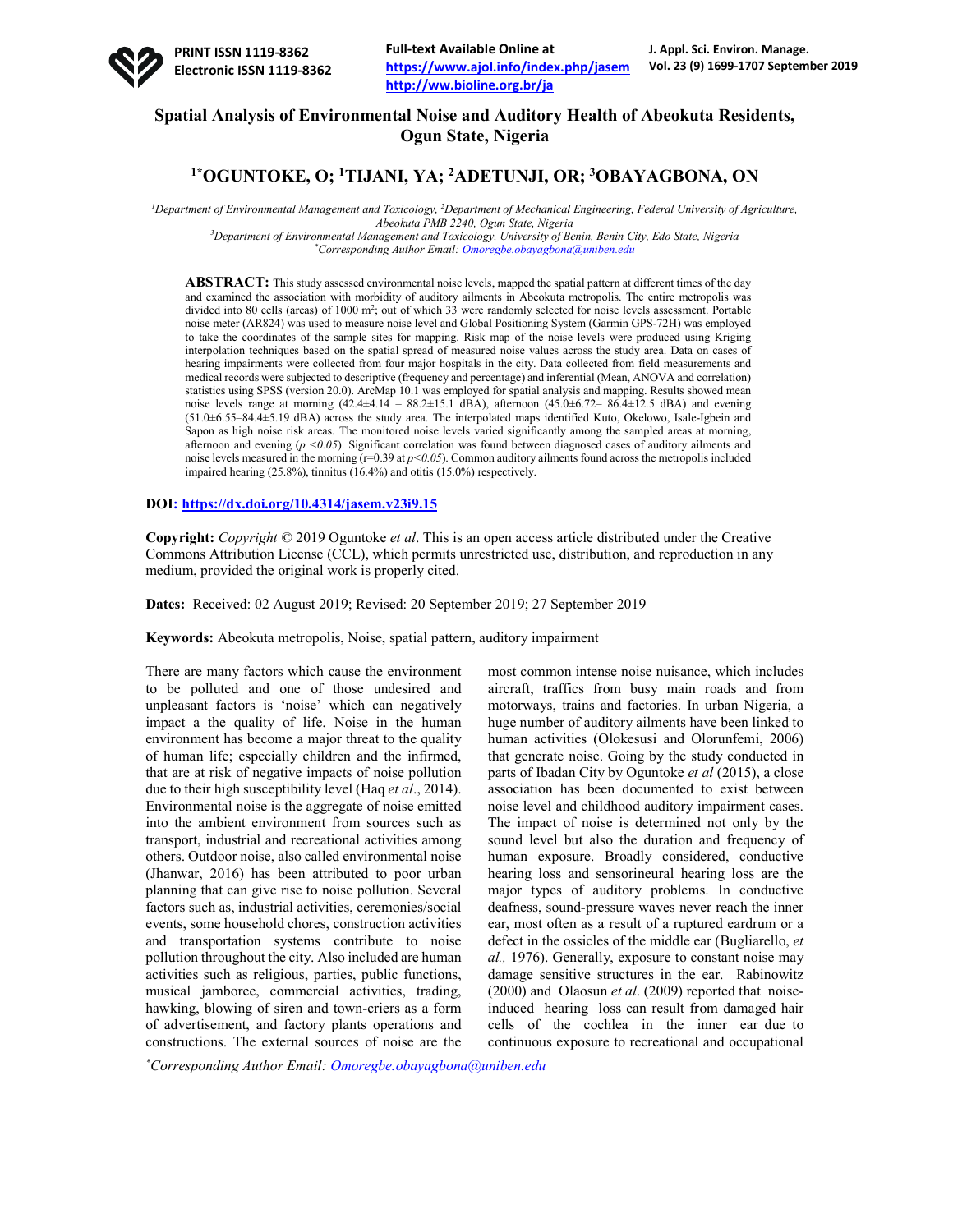noise. The hearing limit of noise in man is given at about 140 dB. Human ears feel tiredness when exposed to over 80 dB for more than half an hour. This could lead to temporary deafness if the loudness of the noise is at 100 dB while extremely painful condition accompanies exposure to 140 dB (Kanr, 2007). Apart from the auditory problems caused by human exposure to noise, non-auditory effects linked to abnormal social behaviour have been attributed to exposure to prolonged and often irregular noise (Evans and Lepore, 1993; Stansfeld and Matheson, 2003). Humans exposed to high noise levels have been shown to suffer from headache, dizziness, nervousness, irritability, loss of sleep, anger, depression, anxiety, distraction, agitation, cardiovascular and gastric disturbances, increased blood cholesterol level and hearing loss (Fields, 1998). Otukong (2002) indicated that human exposure to environmental noise may increase the risks related to personal health, such as nervous frailty, extreme irritability, muscle cramps, stress and anxiety, dizziness, headache and migraine, anger and loss of body balance among others. In order to guard against the harmful effect of noise, several countries have set limits to the level of environmental noise allowed at different times of the day. For instance, the laws of Netherlands do not permit building of houses in areas where 24-hour average noise levels exceed 50 dBA. In Great Britain; the Noise Act empowers the local authorities to confiscate any noisy equipment and fine people who create excessive noise at night. In the US, 45 and 55 dBA are set for night and day time while areas labelled as silent zones must not exceed 40 and 50 dBA (Enger and Smith 2002). Although, the regulator of Nigerian environmental affairs set creditable noise limits of 40 and 50 dBA, 45 and 55 dBA, and 50 and 60 dBA for night and day time in areas demarcated as residential, mixed residential and residential cum industrial zones (NESREA 2009). The fact that these limits are neither well publicized nor enforced, presents a situation of complete disregard for such law. Geographical analysis and mapping of noise intensity in urban centres has not received much attention of acoustic researchers, town planners and policy makers especially in these parts of the world. Geographical Information Systems (GIS), a veritable tool for conducting spatial analysis and mapping is scarcely employed in noise studies in Nigeria. GIS is capable of gathering, weighting, analyzing and presenting spatial and attribute information to facilitate the comprehension and management of environmental pollutions (Alesheikh *et al*., 2007). The application of this tool for monitoring and forecasting noise pollution patterns has been demonstrated in some developed countries around the globe (Mehdi *et al*., 2005). The outcomes present areal based analysis and

visualization of noise data for environmental performance evaluation and planning purposes, with a view to control noise pollution. Noise mapping is a very efficient noise assessment method in urban areas (Panadya, 2003). An environmental noise map is considered as a veritable tool for improving and preserving the quality of the environment with respect to noise pollution. It can present a comprehensive picture of noise from multiple sources and receivers. Furthermore, the mapping of environmental noise has the potential to enable data to be accessible to the general public in a way that is comprehensible. This could have the effect of raising people's awareness of noise as a pollutant and, thus, creating the climate necessary for the implementation of a noise-reduction program. Environmental soundscapes are specific to areas as a result of their spatio-temporal characteristics since sound varies with time and space (Waugh *et al*. 2003). Spatial analysis of noise generation portrays noise boundaries using surface distribution thereby identifying risk zones or 'hot spots' within a study area. Realizing the efficacy of noise map, the European Union set a deadline of year 2002 for drawing up the 'noise maps' of big cities in the countries (Bond, 1996). This study is therefore a step in the right direction to provide data for decision making and noise control planning.

#### **MATERIALS AND METHODS**

*Description of the Study Area:* The Abeokuta metropolis serves as the capital of Ogun State, which is bordered by Lagos, Oyo, Ondo, and Osun States. It is located within the south-western part of Nigeria on Longitude 3.33°E and latitude 7.17°N. Abeokuta is about 103 km and 79 km to Lagos and Ibadan respectively. The whole city falls within four Local Government Areas in the State namely: Abeokuta South, Abeokuta North, and parts of Odeda, and Obafemi/Owode Local Government Areas (Figure 1). The city is specifically located within the humid tropical region with a mean annual rainfall of 1090.5 mm (Akanni, 1992). The city covers a geographical area of 1256 Km2 . It has an estimated population of 888,924 inhabitants in 2012. Due to the fertile soils found in the region, farming is the traditional occupation of the people. However, with the recent industrial development and establishment of various tertiary institutions within the city, other forms of land uses are emerging.

*Assessment of Environmental Noise:* The Map of Abeokuta metropolis was obtained and gridded to create cells of  $1000 \text{ m}^2$  using ArcMap 10.1 (Figure 2). The gridded map was overlaid on a high-resolution image so as to identify the locations that fall within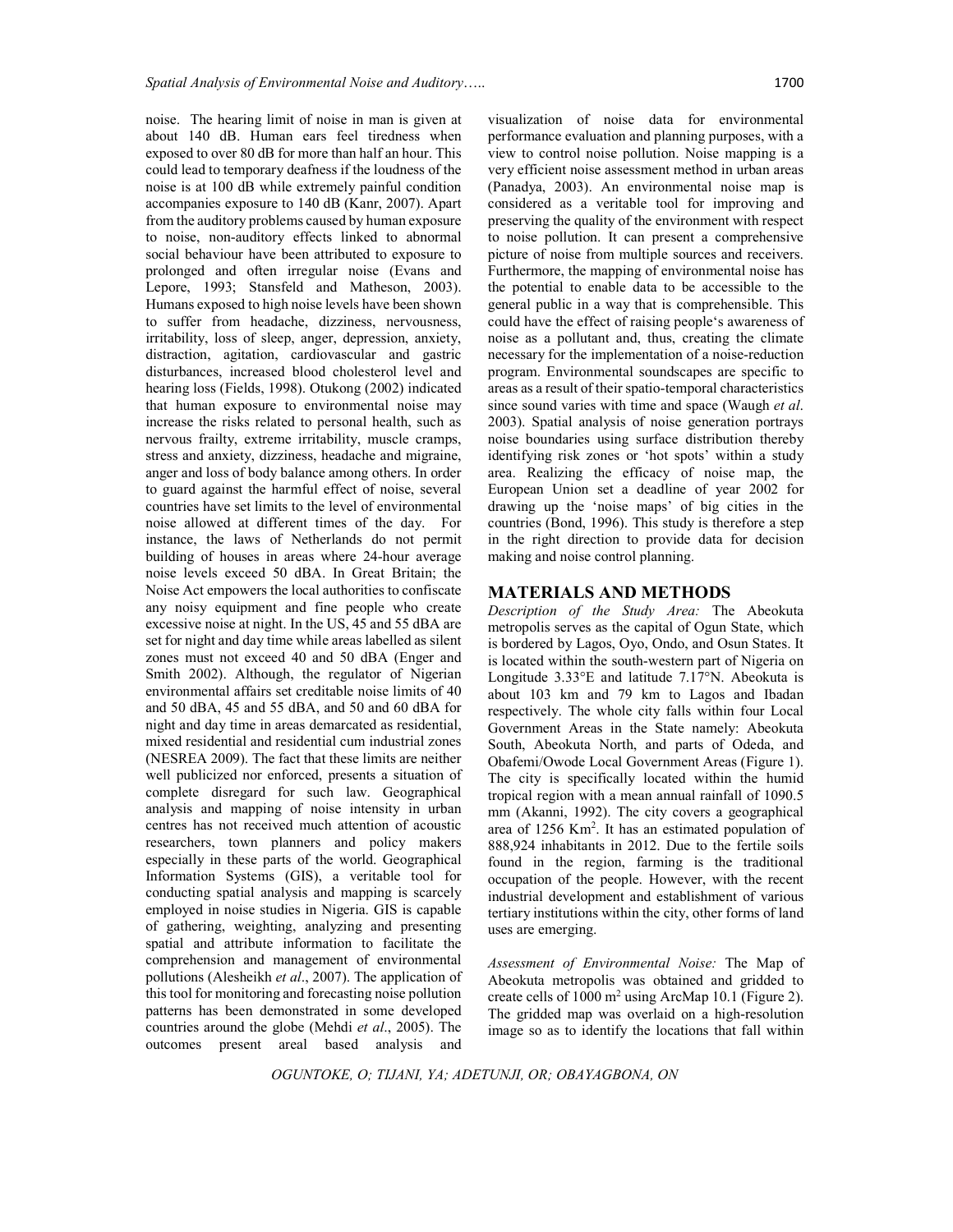each of the cells (Niederheiserab, *et al*., 2018; Oguntoke *et al.,* 2019). These locations were extracted and documented for field survey exercise.



**Fig. 1:** Map of Ogun State showing the location of Abeokuta municipality

Forty percent of cells (33 of 80 cells) were selected randomly for noise measurement. In each cell, four sampling points were selected. Sampling within the cells was carried out with the aid of noise meter at each sampling point. The spatial attributes (coordinates) of the sampling sites were obtained using the Global Positioning System (Garmin GPS-72H). The noise assessment was carried out in the morning  $(7 - 9)$  am), afternoon  $(2 - 4 \text{ pm})$ , and evening  $(6-8 \text{ pm})$ . A calibrated Smart Sensor Digital Sound Level Meter (model AR824) with range  $30 - 130$  dB (option  $30 -$ 110 dB) was used to measure noise levels at each site. Measurements were taken with the microphone facing the four (4) cardinal points at each site. It was held at a height of 1.2 m in the ambient environment. At each point within and around the selected areas, four measurements were taken. The noise meter was set and the "max" button was held to get the maximum noise level at each site. Data were collected for the study was conducted between June and December, 2016.

*Collection of Hospital data:* Reported cases of auditory ailments were collected from selected Hospitals in Abeokuta (Federal medical Centre, General Hospital Ijaiye, Sacred Hospital Lantoro and Olikoye Ransome-Kuti Hospital Asero). The specific parameters that were collected from the medical records included; age, sex, occupation, date of reporting and the residential area of the patients. While the first three parameters were used to provide demographic information about patients diagnosed with auditory ailments, the last parameter was utilized to depict the spatial pattern of recorded cases.



**Fig. 2**: Division of Abeokuta metropolis into cells (1000 m by 1000 m)

*GIS Analysis:* The geographical coordinates (Longitude and Latitude) of each location were recorded at each point of the selected site where noise levels were monitored. These coordinates were entered into Microsoft Excel spreadsheet and exported into ArcMap 10.1 environment for spatial analysis. Kriging technique in ArcMap software 10.1 was employed to produce noise risk maps for the study area, using mean noise values of the sampled cells. The noise risk ranges are as follows; above 75 (very high),  $71-75$  (high),  $65-70$  (moderate) and below  $65$ dBA (normal) which are designated with different colours (Olaf, 2004; Polash *et al.,* 2016).

*Statistical analysis:* Data obtained from noise measurement and hospital records were entered into Microsoft Excel spread-sheets and exported into the Statistical Package for Social Sciences (SPSS 20.0) for analysis. Descriptive (frequency-run and percentage) and inferential statistical tools (mean, analysis of variance - ANOVA) and Post Hoc Test - DMRT) were employed to analyze the significant variation in mean noise levels. Furthermore, Pearson's correlation analysis was used to analyze the association between noise levels and cases of auditory ailments in Abeokuta city.

### **RESULTS AND DISCUSSION**

*Spatial Variations in the level of Noise at different times of the Day:* In morning hours (7 – 9 am), maximal noise levels were assessed at Kuto (88.2 dBA), Isale-Igbein (76.1 dBA) and Okelowo (75.0 dBA). On the other hand, areas with minimal noise levels included Akin-Olugbade, Saraki, Totoro and Asero  $(42.4 - 54.2$  dBA) as shown in Table 1.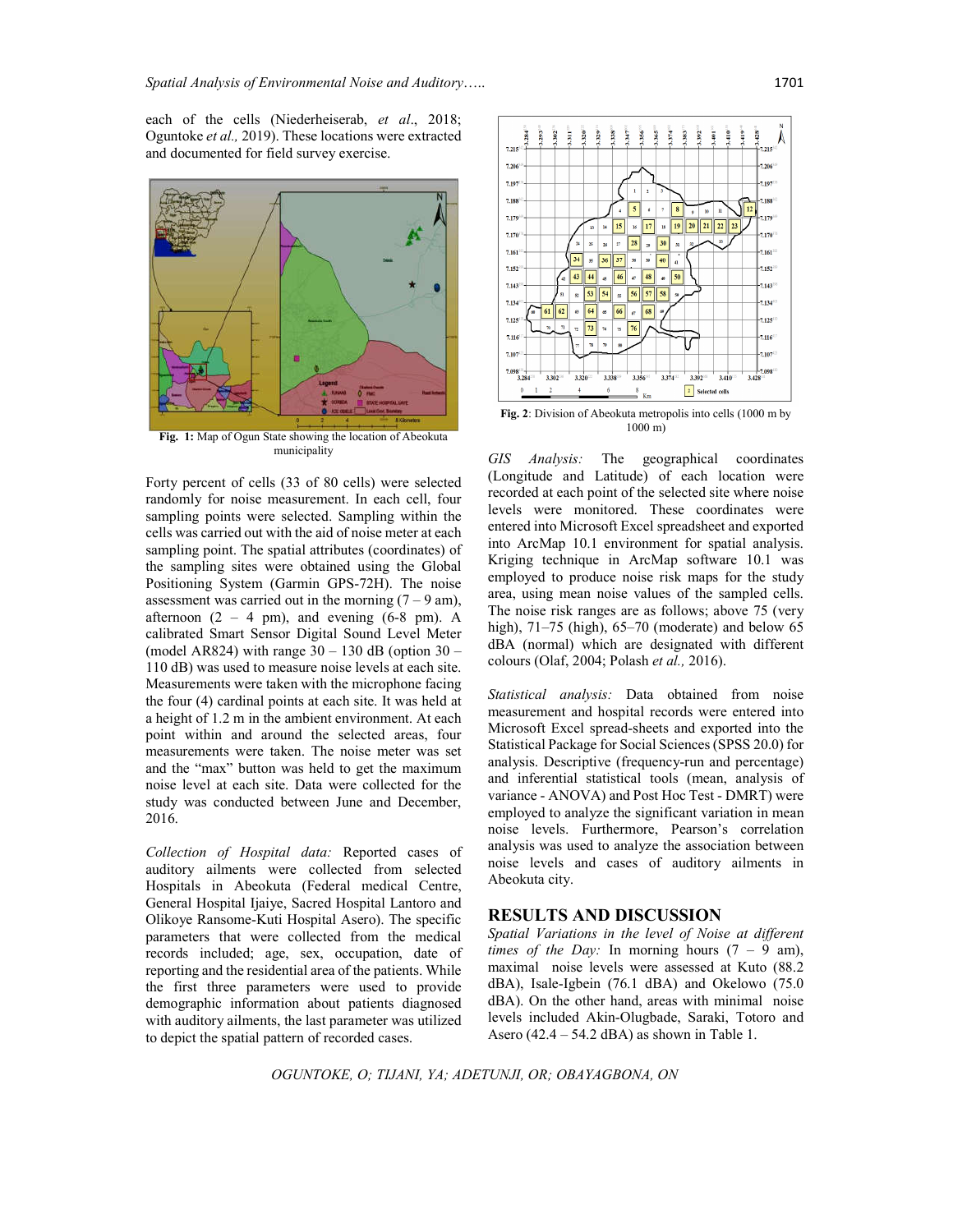| S/N                      | Location               | Mean noise                      | <b>Mean noise</b>               | Mean noise                      |  |
|--------------------------|------------------------|---------------------------------|---------------------------------|---------------------------------|--|
|                          |                        | levels $dB(A)$                  | levels $dB(A)$                  | levels dB (A)                   |  |
| $\mathbf{1}$             | Kugba                  | $^{\circ}74.0 \pm 7.66$ bc      | $69.8 \pm 10.3$ <sup>b</sup>    | $75.9 \pm 7.10^b$               |  |
|                          | Oke-Aregba/Gbesele     | 55.0±7.17hijkl                  | $48.1 \pm 8.95$ hij             | $62.3 \pm 7.59$ fghi            |  |
| $\frac{2}{3}$            | Upright hotel/Kuforiji | 56.5±9.18hijk                   | $54.9 \pm 10.1$ <sup>jk</sup>   | $61.5 \pm 10.2$ <sup>ghi</sup>  |  |
| $\overline{\mathcal{L}}$ | Quarry/Bella           | $57.3 \pm 9.90$ <sup>ghij</sup> | $50.0 \pm 7.54$ <sup>lmn</sup>  | $51.6 \pm 6.99$ <sup>m</sup>    |  |
| 5                        | Abule-Ojere            | $55.8 \pm 6.36^{\rm hijk}$      | $45.0 \pm 6.72$ <sup>n</sup>    | $52.8 \pm 9.38$ klm             |  |
| 6                        | Olokemeji street       | $61.4{\pm}7.37^{\rm efg}$       | $64.5 \pm 6.56$ <sup>cdef</sup> | $63.6 \pm 7.58$ <sup>fgh</sup>  |  |
| $\overline{7}$           | Abule-Ijeun Olukosi    | $54.5\pm8.60^{\mathrm{klm}}$    | $45.4 \pm 8.46$ <sup>n</sup>    | 55.7±7.51ijk                    |  |
| 8                        | Ake/Itoko              | $64.7 \pm 7.29$ <sup>de</sup>   | $73.0 \pm 5.54^{\circ}$         | $63.2 \pm 6.66$ <sup>fgh</sup>  |  |
| 9                        | Adedotun/Ikija         | $67.3 \pm 5.82$ <sup>cd</sup>   | $57.0 \pm 6.90$ hij             | $68.9 \pm 4.25$ <sup>cd</sup>   |  |
| 10                       | Totoro/Olowu           | 53.1 $\pm$ 5.03 <sup>jkl</sup>  | $65.8 \pm 7.09$ bcde            | $67.2 \pm 4.46$ cde             |  |
| 11                       | Sokori/Elemere         | 54.8±5.33ijkl                   | $69.4 \pm 6.57$ <sup>b</sup>    | $64.9 \pm 4.24$ <sup>defg</sup> |  |
| 12                       | Olomore                | $55.7 \pm 10.1$ <sup>hijk</sup> | $56.3 \pm 4.42$ <sup>ghij</sup> | $57.5 \pm 6.55$ <sup>ghi</sup>  |  |
| 13                       | Kuto                   | $88.2 \pm 15.1^a$               | $86.4 \pm 12.5^{\text{a}}$      | $72.4 \pm 14.3$ <sup>bc</sup>   |  |
| 14                       | Okelowo                | $75.0 \pm 8.48^b$               | $75.1 \pm 7.12^a$               | $71.3 \pm 11.2$ bc              |  |
| 15                       | Paragon                | $55.6 \pm 7.90$ hijkl           | $46.2 \pm 7.82$ <sup>n</sup>    | $54.7 \pm 7.58$ <sup>klm</sup>  |  |
| 16                       | Iyana-mortuary         | $55.3 \pm 7.14$ hijkl           | $54.3 \pm 7.90$ <sup>jk</sup>   | $63.4 \pm 9.69$ efg             |  |
| 17                       | Ibara post office      | $71.4 \pm 6.43$ bc              | $67.5 \pm 5.56$ <sup>bc</sup>   | $66.3 \pm 5.33$ def             |  |
| 18                       | Isale-Igbein           | $76.1 \pm 9.77$ <sup>b</sup>    | $64.9 \pm 8.25$ <sup>cde</sup>  | $62.8 \pm 7.08$ <sup>fgh</sup>  |  |
| 19                       | Onikoko/Adigbe         | $63.4 \pm 5.52$ <sup>jkl</sup>  | $67.1 \pm 9.64$ bcd             | $61.3 \pm 7.29$ <sup>ghi</sup>  |  |
| 20                       | Saraki/Obada road      | 52.4±7.37kl                     | $52.3 \pm 7.39$ klm             | $66.4 \pm 5.01$ def             |  |
| 21                       | Asero                  | $54.2 \pm 6.65^{jkl}$           | $47.7 \pm 6.10$ <sup>n</sup>    | $64.1 \pm 8.99$ <sup>fgh</sup>  |  |
| 22                       | Olokuta-Kemta          | $63.4 \pm 7.94$ <sup>def</sup>  | $64.7 \pm 10.3$ cdef            | $52.9 \pm 8.79$ lm              |  |
| 23                       | Leme/Sam Ewang         | 54.8±6.54ijkl                   | $45.3 \pm 8.48$ <sup>n</sup>    | $51.0 \pm 6.55$ kl              |  |
| 24                       | Aregbe                 | $59.1 \pm 6.82$ <sup>ghi</sup>  | $51.4 \pm 7.68$ <sup>klm</sup>  | $53.9 \pm 9.13$ <sup>klm</sup>  |  |
| 25                       | Akin-Olugbade          | $42.4 \pm 4.14^{jk}$            | $54.0 \pm 6.76$ <sup>ij</sup>   | $51.8 \pm 7.04^{\text{lm}}$     |  |
| 26                       | Shomorin               | $59.6 \pm 6.69$ <sup>fgh</sup>  | $68.6 \pm 5.55$ <sup>bc</sup>   | 54.7±8.66ijk                    |  |
| 27                       | Alogi                  | $64.3 \pm 6.18$ <sup>de</sup>   | $70.0 \pm 7.88$ <sup>b</sup>    | $60.5 \pm 11.7$ <sup>ghij</sup> |  |
| 28                       | Fajol                  | $71.6 \pm 4.90$ bc              | $52.7 \pm 6.35^{\text{lm}}$     | $61.2 \pm 9.16$ <sup>ghij</sup> |  |
| 29                       | Elite                  | $55.6 \pm 8.96^{\text{hijk}}$   | $61.6 \pm 8.09$ cdef            | $65.0 \pm 7.94$ <sup>ghi</sup>  |  |
| 30                       | <b>FMC</b>             | 56.5±4.48hijk                   | $62.2 \pm 7.22$ efghi           | $61.4 \pm 8.27$ <sup>ghi</sup>  |  |
| 31                       | Abiola way             | $65.2 \pm 8.09$ def             | $75.2 \pm 4.90^a$               | $73.7 \pm 8.91$ <sup>b</sup>    |  |
| 32                       | Sapon                  | $70.4 \pm 5.35^{\rm bc}$        | $77.0 \pm 5.20^{\circ}$         | $84.4 \pm 5.19^a$               |  |
| 33                       | Camp                   | 59.6 $\pm$ 7.16 <sup>fgh</sup>  | $56.2 \pm 9.45$ <sup>jk</sup>   | $63.2 \pm 6.44$ <sup>fgh</sup>  |  |
|                          | *Permissible limit     | 55 dB (A)                       | 55 dB (A)                       | 45-55 dB $(A)$                  |  |

**Table 1:** Mean Noise level at Sample Locations in the Morning, Afternoon and Evening

*^Mean ± Std Deviation, superscripts with the same letters are not significantly different at p<0.05 \*(NESREA, 2009, WHO, 2001)*

| Table 2: Occurrence of Auditory ailments among age groups in Abeokuta |        |           |          |           |                |          |     |       |               |  |  |
|-----------------------------------------------------------------------|--------|-----------|----------|-----------|----------------|----------|-----|-------|---------------|--|--|
| Auditory cases                                                        | $0-10$ | $11 - 20$ | $21-30$  | $31 - 40$ | $41 - 50$      | 51-60    | >60 | Total | $\frac{0}{0}$ |  |  |
| Delayed speech                                                        | 16     |           | $\theta$ |           | 0              |          | 0   | 18    | 2.7           |  |  |
| Ear ache                                                              | 14     |           | 9        | 6         |                |          |     | 44    | 6.6           |  |  |
| Ear discharge                                                         | 25     |           |          |           |                |          |     | 30    | 4.5           |  |  |
| Foreign object                                                        | 9      | 2         |          |           |                |          |     | 17    | 2.6           |  |  |
| Impaired hearing                                                      | 24     | 33        | 38       | 12        | 21             | 22       | 21  | 172   | 25.8          |  |  |
| Wax impaction                                                         | 27     | 11        |          |           | 2              |          | 9   | 62    | 9.3           |  |  |
| Otitis/Otomycosis                                                     | 36     | 12        | 16       | 13        | 11             |          |     | 100   | 15.0          |  |  |
| Partial deafness                                                      | 6      | 3         | 2        | 6         |                |          |     | 24    | 3.6           |  |  |
| Sensorineural hearing loss                                            | 9      | 9         | 6        |           |                |          |     | 40    | 6.0           |  |  |
| Speech impairment                                                     | 15     |           |          | ↑         | $\overline{c}$ | $\theta$ |     | 25    | 3.8           |  |  |
| Tinnitus                                                              |        |           | 14       | 19        | 24             | 31       | 10  | 109   | 16.4          |  |  |
| Others                                                                |        |           | 6        |           | 3              | 4        | 3   | 25    | 3.8           |  |  |
| Total                                                                 | 186    | 92        | 100      | 79        | 76             | 73       | 60  | 666   | 100           |  |  |
| $\%$                                                                  | 28.0   | 13.8      | 15.0     | 11.9      | 11.4           | 11.0     | 9.0 | 100   | 100           |  |  |

Noise levels in the afternoon (2-4 pm) showed that Kuto (86.4 dBA), Sapon (77.0 dBA), Abiola way (75.2 dBA), Okelowo (75.1 dBA) and Ake (73.0 dBA) had the highest values. Areas with low noise levels in the afternoon include Leme, Ijeun-Lukosi, Asero, Oke-Aregba, Quarry, Aregbe, Fajol and Iyana-mortuary  $(45.3 - 54.3$  dBA).

Areas such as Sapon (84.4 dBA), Kugba (75.9 dBA), Abiola way (73.7 dBA), Kuto (72.4 dBA) and Okelowo (71.3 dBA) had high noise levels in the evening (6-8 pm). On the other hand, low noise levels were assessed at Leme, Quarry, Akin-Olugbade, Abule-Ojere and Kemta (51.0 –52.9 dBA). There was significant varaition in the levels of noise at the various locations and different times of the day (P<0.05). Apart from Ake and Kugba that had high noise levels in the afternoon and evening, Kuto, Okelewo, Sapon and Abiola-way had high noise levels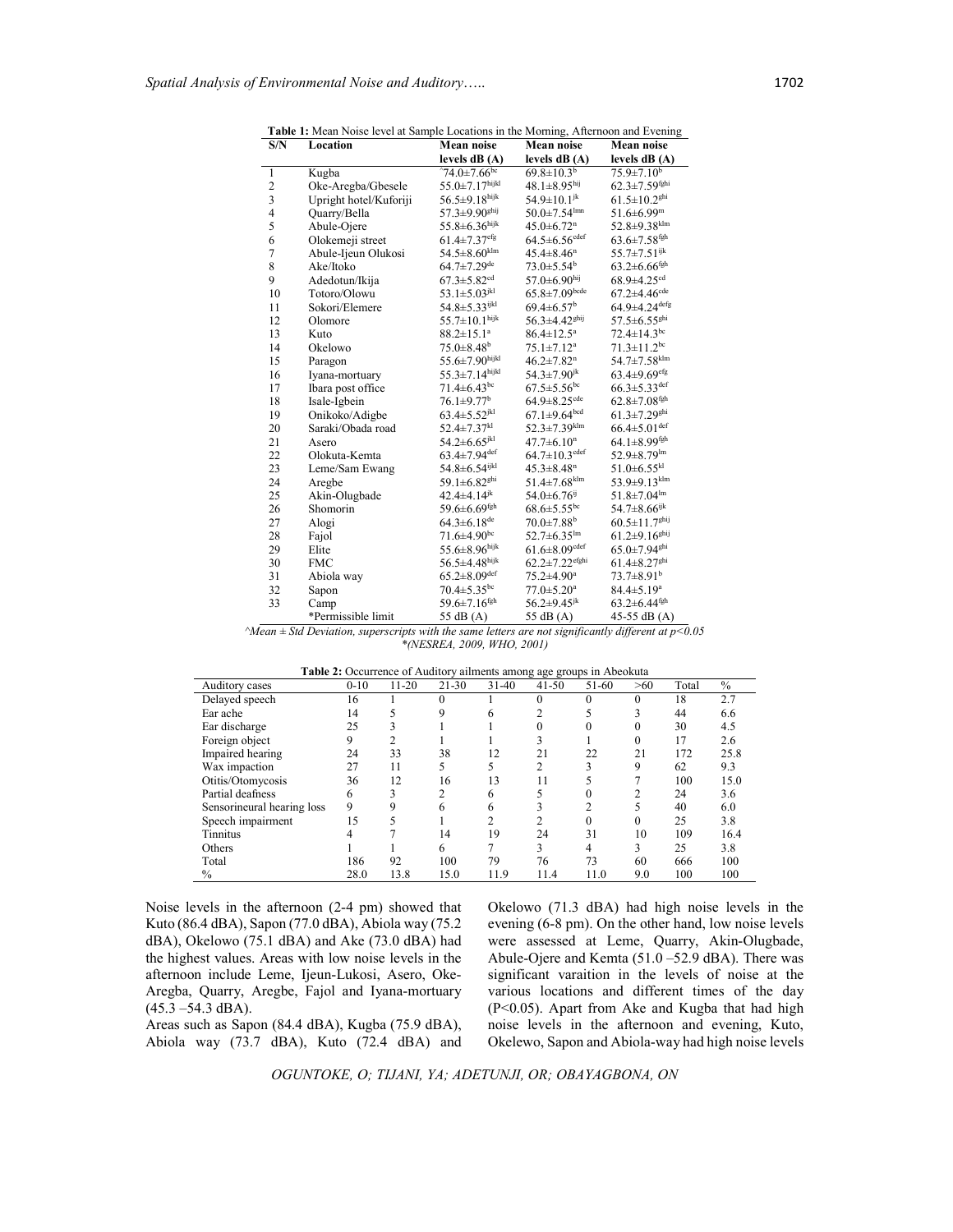throughout the day. Generally, 60.6%, 61% and 72.7% of the areas assessed in the morning, afternoon and evening had noise levels that exceeded the permissible limits set by the WHO and NESREA. By implication, the residents living in these areas are exposed to noise that put them at risk of suffering from hearing impairments and other non-auditory problems. The high noise level assessed at Kuto, Isale-Igbein and Okelowo at morning hours may be due to high volume of vehicular traffic as workers rush to reach their places of work. Also, the concentration of commercial activities and presence of motor parks in the first two areas could contribute to the noise levels. The high noise level measured at Kuto, Sapon, Abiola way, Okelowo and Ake at afternoon hours can be attributed to the concentration of shops, markets and high volume of vehicular traffic in the neighbourhood. Also, the contribution of noise from music players, use of electric generators for power supply and use of loudspeakers by hawkers of different kinds of goods are cupable. The high noise level assessed at Sapon, Kugba, Abiola way, Kuto and Okelowo at evening hours could be attributed to heavy vehicular traffic as most workers would be returning from the day's work. In addition, noise emitted from relaxation centers, sounds from music players in the neighbourhoods, use of electricity generating sets, and food grinding machines contributed to the background noise in the environment. On the other hand, areas with low noise levels such as Akin-Olugbade, Saraki, Totoro and Asero are largely residential areas with minimal commercial activities. Moreover, some of these residential areas are newly developing with sparse population; such include Asero housing Estate and government-reserved areas. In agreement with some of the noise sources identified by this study, Egunjobi (1983) indicated similar sources in Ibadan city. Authors have indicated that living in acoustic zones where the equivalent sound level is higher than 65 dBA put an urban population in a high risk status for numerous subjective effects of noise (Alberola *et al.*  2005). Environmental noise level for preserving human health in residential areas is not expected to exceed 45 and 50 dB (A) during night time (WHO, 1995).

| <b>Table 3:</b> Occurrence of cases of Auditory Ailments among residential areas in Abeokuta city |  |  |
|---------------------------------------------------------------------------------------------------|--|--|
|---------------------------------------------------------------------------------------------------|--|--|

| <b>Auditory Ailments</b>     | ζEΜ<br>المسلسلة.<br>أحداث | يليسنه |   | 1  | Camp   | 骂<br>FMC | 一 | Lyana-A | <b>Read</b> | 1  | Chantolo | فسمعتك     | مسلملا | j        | Quarry | Total | \$    |
|------------------------------|---------------------------|--------|---|----|--------|----------|---|---------|-------------|----|----------|------------|--------|----------|--------|-------|-------|
| Delayed speech               | 0                         | q      |   | 0  | 0      |          | 0 | 0       |             | q  |          | 0          | 0      |          | 0      | 18    | 2.7   |
| Ear ache                     | 4                         | ٩      |   |    |        | 0        | 0 |         | ٩           | 8  | 9        | 0          |        |          |        | 44    | 6.6   |
| Ear discharge                | q                         |        | 0 |    |        | 0        | ٥ | q       |             | ą  | ٩        |            | q      | 5        |        | 30    | 4.5   |
| Foreign object in ear        |                           |        |   |    |        |          |   |         |             |    | ٩        | 0          | Ω      | ٩        |        |       | 2.6   |
| <b>Impaired</b> hearing      | 13                        | 10     |   | 10 | 13     | 10       |   |         |             | 16 | 21       |            |        |          |        | 172   | 25.8  |
| Wax impaction                | 8                         | q      |   | 6  | q      |          |   |         |             | 6  | 15       |            | 5      | R        |        | 62    | 9.3   |
| Otitis/Otomxcosis            | 13                        | 6      |   | 4  | 6      | 5        | 0 |         | 8           | 8  | 18       | q          | 6      | 15       | q      | 100   | 15.0  |
| Partial deafness             |                           |        | 0 |    |        | Ω        | Ω |         |             | 4  | R        | 0          | Ω      |          |        | 24    | 3.6   |
| Sensorineural hearing loss 3 |                           | 4      | 0 |    |        | 0        |   | Ω       | 5           | 5  | 8        |            | 4      | 4        |        | 40    | 6.0   |
| Speech impairment            |                           |        | 0 | 0  |        | 2        | 0 | 5       |             | 4  | 4        | 0          | 0      | 5        | 0      | 25    | 3.8   |
| <b>Tinnitus</b>              |                           |        | 5 | 6  | g      |          | Ω | q       | 9           | 20 | 22       | 0          |        | 10       | 0      | 109   | 16.4  |
| Others                       | 4                         |        | n |    |        |          |   | 0       | 0           |    |          | 0          | Ω      | 4        | Ω      | 25    | 3.8   |
| Total                        | 72                        | 43     |   | 36 |        |          |   | ንマ      |             | 74 | 119      | 9          | ٩٩     | 91       | 15     | 666   | 100.0 |
| %                            | 11.0                      | 6.5    | 8 | δ  | 9<br>6 |          |   | R       | 8           |    |          | .9 1.<br>4 |        | 5.0 14.0 | 23     | 100.0 |       |

| <b>Table 4:</b> Coefficients of correlation between auditory ailments and noise levels |  |  |
|----------------------------------------------------------------------------------------|--|--|
|                                                                                        |  |  |

| <b>Auditory ailments</b>   | Morning      | Afternoon    |              | Mean daily |  |
|----------------------------|--------------|--------------|--------------|------------|--|
|                            | noise levels | noise levels | noise levels | levels     |  |
| Delayed speech             | 0.07         | 0.10         | $-0.09$      | 0.05       |  |
| Ear ache                   | $0.39*$      | 0.14         | 0.03         | 0.21       |  |
| Ear discharge              | 0.13         | 0.08         | 0.13         | 0.12       |  |
| Foreign object in ear      | $0.38*$      | 0.24         | 0.11         | 0.29       |  |
| Impaired hearing           | 0.19         | 0.07         | 0.12         | 0.13       |  |
| Hearing loss               | 0.12         | 0.09         | $-0.02$      | 0.02       |  |
| Others                     | 0.02         | 0.01         | 0.05         | 0.02       |  |
| Otitis/Otomycosis          | 0.24         | 0.17         | 0.08         | 0.18       |  |
| Partial deafness           | $0.38*$      | 0.19         | $-0.07$      | 0.20       |  |
| Sensorineural hearing loss | 0.27         | 0.17         | 0.11         | 0.20       |  |
| Speech impairment          | 0.03         | $-0.01$      | $-0.01$      | $-0.07$    |  |
| Tinnitus                   | 0.22         | 0.24         | 0.11         | 0.22       |  |
| Wax impaction              | 0.26         | 0.29         | 0.12         | 0.26       |  |

*OGUNTOKE, O; TIJANI, YA; ADETUNJI, OR; OBAYAGBONA, ON*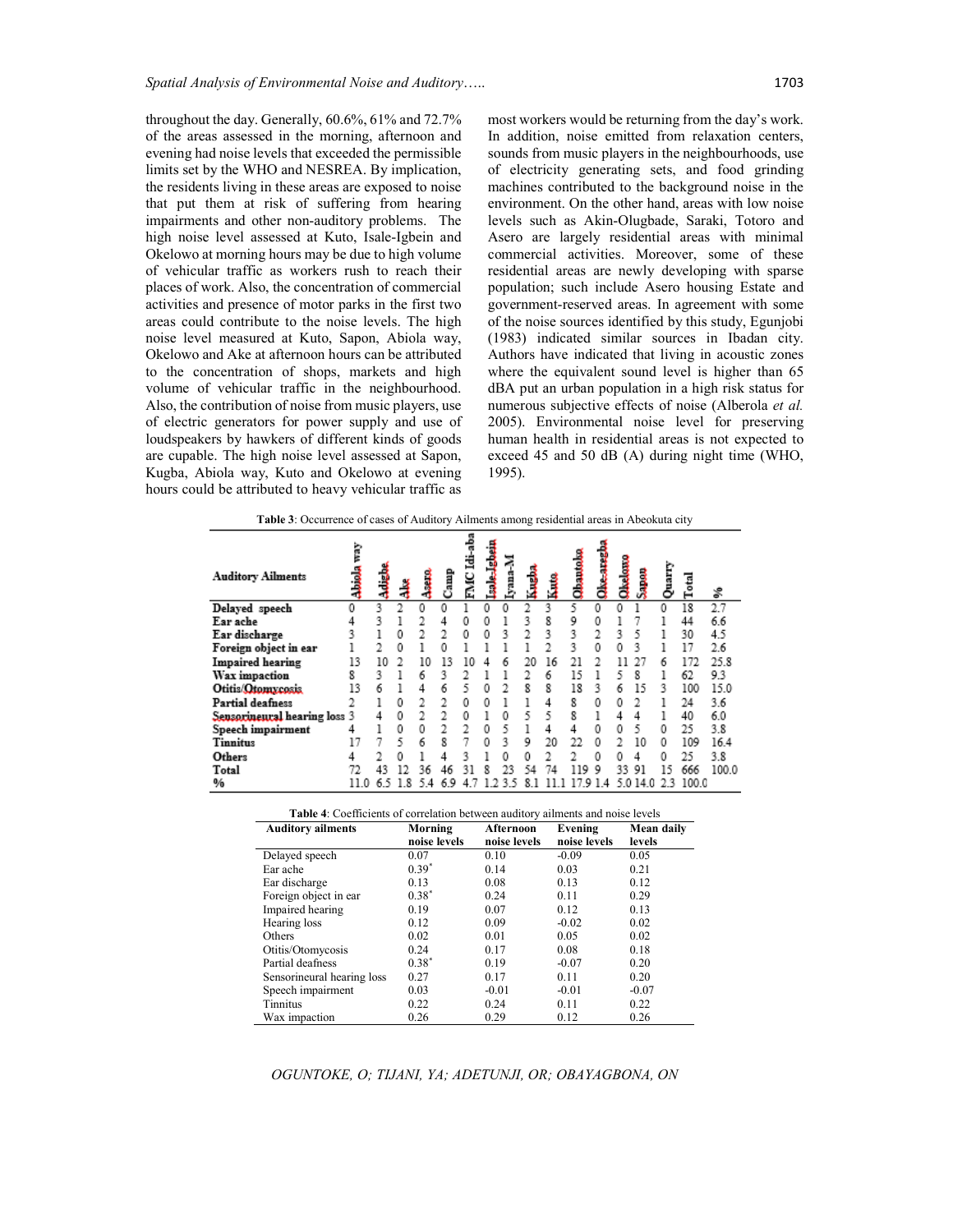*Spatial Prediction of Noise Risk in Abeokuta Metropolis:* The risk maps of Abeokuta metropolis revealed areas with very high, high, moderate and normal risk of noise pollution based on noise levels assessed in the morning, afternoon, evening and the The lowest number of cases were from partial deafness (3.6%), delayed speech (2.7%) and foreign objects in

mean daily level which is a composite of the three periods (Figure  $2 - 5$ ). The risk map shows that the noise level in Abeokuta metropolis is predominantly normal and moderate in the morning except in the core parts of the city (Fig. 3). The major areas depicted with very high noise risk in the morning were Okelewo, Kuto, Isale-Igbein and Kugba. Places such as Ibara, Sapon, Ikija Alogi and Fajol are predicted as high noise risk areas. The noise level in the areas with moderate noise risk can be attributed to the trickledown effect of noise from the high risk zones which could filter to neighbouring areas. Fig. 5 revealed that only Sapon and its neighbourhood had very high noise risk. Places such as Abiola-way, Kugba, Kuto and Okelewo are predicted to have high noise risk. Remaining areas in the city are predicted to have moderate noise risk. Although the areal spread of very high noise risk reduced in the evening, high and moderate noise risk areas increased compare to afternoon and morning. With the concentric pattern of noise risks in the metropolis, noise risks pattern can be attributed to the trickledown or diffusion effect of noise from the very high zone to high zone, and from high zone to moderate zone in the city. At morning, afternoon and evening the areas that are predicted to be 'hotspot' of noise pollution in this study are hazardous and unsafe for humans. Although anybody could be adversely affected by noise pollution, the groups that are particularly vulnerable include infants, children, those with mental or physically illness, and the aged people, that are more sensitive to acoustic disturbance (Brookhouser, 1996; Stansfeld and Matheson, 2003). Individuals residing in most of the high risk location are at risk of noise related ailments like temporary or permanent deafness, high blood pressure, headache, annoyance, poor psychological well-being and reduced quality of life (Dai *et al*., 2005). The risk maps for morning, afternoon and evening in this study is similar to findings of Oloruntoba *et al*. (2012) and Yesufu *et al.* (2013) in Ibadan city, and Akintuyi *et al* (2014) in Bariga area of Lagos state, Nigeria. They identified areas referred to as noisy and low noise in their studies. Studies in parts of Japan, Spain, Brazil, Turkey, Egypt and India have also indicated spatial variations in noise risk (Garcia and Garrigues, 1998; Zannin *et al*. 2002; Ali and Tamura, 2003; Dai *et al.,* 2005; Ahamad *et al*., 2006). Among the eleven categories of auditory ailments, impaired hearing has the highest percentage (25.8%), followed by tinnitus (16.4%) and otitis (15.0%) for all the age groups as shown in Table 2. ear (2.6%). Generally, children below the age of 11 years had the highest cases of hearing problems (27.9%), followed by 15% cases recorded by age 21- 30 years and 11- 20 years (13.8%). Specifically, ages 21-30 years reported more cases of impaired hearing followed by 11-20 years and 51-60 years. The low cases of sensorineural impairment observed among children less than 10 years concurs with the finding of Oguntoke *et al*. (2015) in Ibadan city, Nigeria. Going by the distribution of the categories of auditory ailments in the specific areas of the metropolis (Table 3), the highest number of cases were from Obantoko (17.9%), Sapon (14.0%), Kuto (11.1%), Abiola-way (11.0%) and Kugba (8.1%) areas. Many of the remaining residential areas reported fewer number of cases (below 7%) within the study period. Specifically, Sapon dominated cases of impaired hearing followed by Obantoko and Kugba. Also, Obantoko recorded highest cases of tinnitus, followed by Kuto and Abiola-way. Otitis cases were also high at Obantoko, Sapon and Abiola-way. The number of cases recorded in these locations could be attributed in part to prevalence of high noise levels in the area. Apart from the possible influence of large population in some of these areas and the fact the residents are relatively more educated, which might contribute to the number of cases reported at Hospitals, noise emitting activities such as welding, block making and artisan shops are quite many in these residential areas. Human exposure to noise from small scale industries located in parts of these areas are capable predisposing the residents to risks of noise pollution (Oguntoke *et al.,* 2015).



**Fig. 3**: Spatial prediction of Noise risk in Abeokuta city (morning)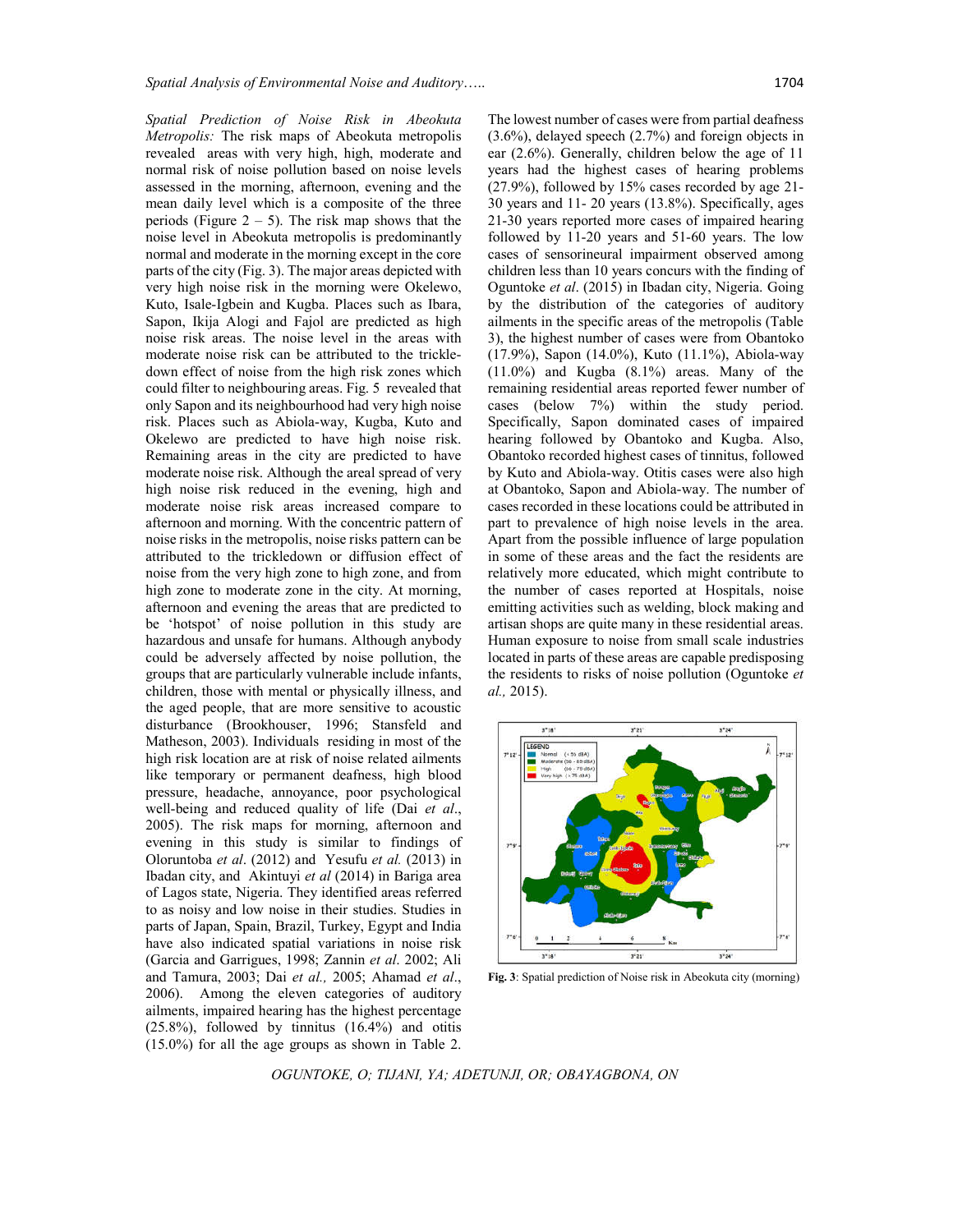

**Fig. 4**: Spatial prediction of Noise risk in Abeokuta city (afternoon)





**Fig. 5**: Spatial prediction of Noise risk in Abeokuta city (evening)

**Fig. 6**: Spatial prediction of Noise risk in Abeokuta city (composite)

Correlation between reported cases of auditory ailments and Noise levels: The correlation analysis of noise levels and occurrence of hearing impairment cases showed significant positive correlation (Table 3). Specifically, positive correlation was found between cases of hearing impairment and noise level in the morning hours (r=0.38–0.39). Moreover, ear ache, foreign object in ear and partial deafness show significant positive association with noise level in the morning ( $r=0.39$ , 0.38 and 0.38 respectively  $p<0.05$ ). By implication, areas that had high noise levels in the morning equally recorded more cases of auditory ailments. This analysis shows that noise levels in each area contribute to morbidity of auditory ailments. The positive association between noise levels and occurrence of hearing impairment has been observed in previous studies (Amedofu *et al.,* 2005; Smith *et al.,* 2005; Oguntoke *et al*., 2015). Apart from the impact of noise exposure in the causation of auditory ailments, other factors such as infections are also implicated (Hear-it.org 2011). This biological factor was also adduced as a cofounding and spatially cooccurring factor in the concentration of childhood hearing problems in low and medium income residential areas of Ibadan city in Nigeria (Oguntoke *et al*., 2015).

*Conclusion***:** Abeokuta metropolis is largely noisy as more than halve of the sampled areas recorded high noise levels (>55 dB) at the different periods of the day. About a quarter of the diagnosed cases of auditory ailments among the areas were associated with the prevailing environmental noise levels. There is therefore the need for Community Development Associations (CDAs) and government agencies to sensitize the residents and put firm control on the level of noise generated by activities found culpable in the high noise risk neighbourhoods.

#### **REFERENCES**

- Ahamad, J; Abbas, A; Reem, S (2006). Evaluation of traffic noise pollution in Amman, Jordan. *Environ. Monitor. Assess.* 120: 499-525
- Akanni, CO (1992). Aspect of climate. In: Onakomaya, SO; Oyesiku, K; Jegede, J (Eds) Ogun State in maps, Rex Charles Publication, Ibadan, 207pp
- Akintuyi, AO; Raji, SA; Adewuni, D; Wunude, EO (2014). Gis-Based assessment and mapping of noise pollution in Bariga area of Lagos State, Nigeria. *Sokoto J. Social Sci.* 4(1): 154 – 167
- Alberola, J; Flindell, H; Bullmore, J (2005). Variability in road traffic noise levels. European Commission, Environmental Noise Directive 2002/49/EC, Off. *J. Euro. Commun.* 189: 12-25.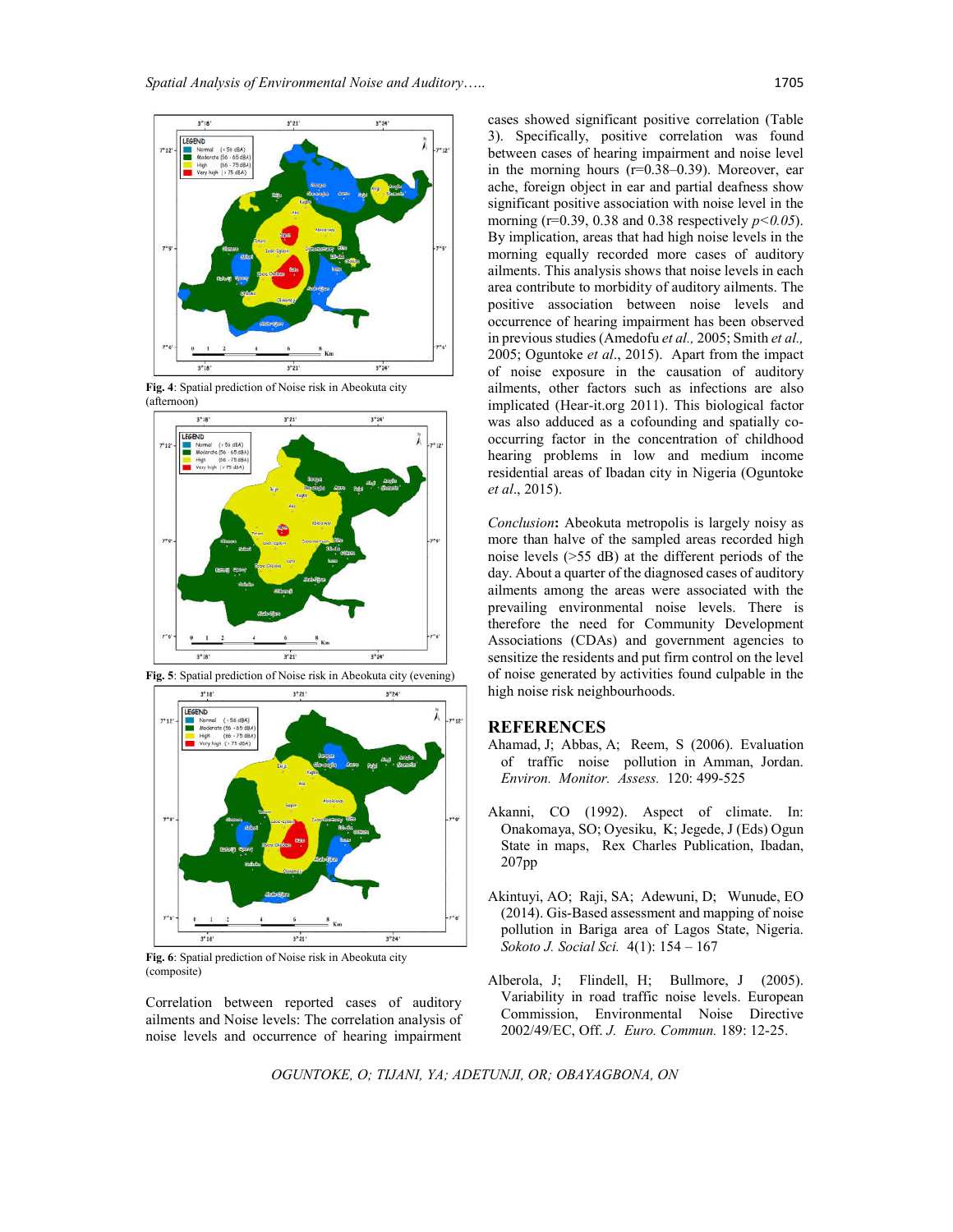- Alesheikh, AA; Sadeghi, N; Fard, F (2007). Design and implementation of a Knowledge Based System to Improve Maximum Likelihood Classification Accuracy. *Canadian J. Remote Sensing* 33(6): 459- 467.
- Ali, SA; Tamura, A (2003). Road traffic noise levels. Restrictions and annoyance in greater Cario, Egypt. *Appl. Acoust*. 64(8): 815-823.
- Amedofu, GK; Ocansey, G; Antwi, BB (2005). Characteristics of hearing-impairment among patients in Ghana. *Afri. J. of Heal. Sci.* 12:87 – 93.
- Bond, M (1996). Plague by noise. *New Scientist* 649 (16): 14-15.
- Brookhouser, PE (1996). Sensorineural hearing loss in children. *Pediatric Clinic N. Amer*. 43: 1195- 1216.
- Bugliarello, G; Alexandre, A; Barnes, J; Wakstein, C (1976). The Impact of Noise Pollution: A Socio-Technological Introduction, Pergamon press, NY.
- Dai, L; Cao, J; Fan, L; Mobed, N (2005). Traffic noise evaluation and analysis in residential areas of Regina*. J. Environ. Informat.* 5(1): 17-25.
- Egunjobi, L (1983). Perception of Environmental Problems, Pilot Study centred on the City of Ibadan, Research Report, NISER, Ibadan.
- Enger, ED; Smith, BF (2002). Environmental Science: A study of Interrelationship (8th edition) McGraw-Hill Higher Education, New York.
- Evans, GW; Lepore, SJ (1993). Non-auditory effects of noise on children. *Children's Environ.* 10: 31–51
- Fields, JM (1998). Reactions to environmental noise in an ambient noise context in residential areas. *J. Acoust. Soc. Amer.* 104: 2245 – 2260.
- Garcia, G; Garrigues, J (1998). 24-hour Continuous Sound-level Measurement Conducted in Spanish Urban Areas. *Noise Cont. Eng. J*. 46 (4):159-166.
- Haq, I; Hussain, T; Farooq, H; Ahmad, MR (2014). Evaluation of the traffic noise pollution at some busiest sites of Faisalabad City, Pakistan. *Acad. Res. Inter.* 5: 23-26.
- Hear-it.org (2011). Hearing. Available from http:// www.hear-it.org (accessed May 1, 2011).
- Jhanwar, D (2016). Noise Pollution: A Review. *J. Environ. Pollution Human Health.* 4(3): 72-77.
- Kanr, K (2007). Noise pollution a serious environmental threat to health. Law and its Control. Fifth International Conference on International Environmental Law, organized by the Indian Society of International Law at New Delhi, India, 81pp.
- Mehdi, MR; Arsalan, MH (2005). Uncertainties in GIS modeling for noise patterns recognition on meso-scale Managing uncertainty in noise measurement and prediction. Le Mans, France: INCE/Europe. 1-10pp.
- NESREA (2009). National Environmental Noise Standards and Control Regulations, Federal Republic of Nigeria Official Gazette, FGP 104/102009/1,000 (OL 60), National Environmental Standards and Regulations Enforcement Agency, Federal Government Printer, Abuja.
- Niederheiserab, R; Rutzingerab, M; Bremerab, M; Wichmann,V (2018). Dense image matching of terrestrial imagery for deriving high-resolution topographic properties of vegetation locations in alpine terrain. *Int. J. Appl. Earth Observ. Geoinf.* 66: 146-158.
- Oguntoke, O; Olatinwo, M; Taiwo, OJ (2015). Spatial association between environmental noise levels and occurrence of children hearing impairments in Ibadan Metropolis, Nigeria. *Appl. Environ. Res.*  $37(3): 79 - 89.$
- Oguntoke, O; Amaefuna, BA; Nwosisi, MC; Oyedepo, SA; Oyatogun, MO (2019). Quantification of Biodegradable Household Solid Waste for Biogas Production and the Challenges of waste sorting in Abeokuta Metropolis, Nigeria. *Int. J. Energ Water Res.* DOI 10.1007/s42108-019- 00033-9.
- Olaf, B (2004). Exploratory disease mapping: kriging the spatial risk function from regional count data. *Int. J. Health Geog.* 3(18): 3-18.
- Olaosun, AO; Ogundiran, O; Tobih, JE (2009). Health hazards of noise: A Review Article. *Res. J. Med. Sci*. 3(3):115-122.
- Olokesusi, F; Olorunfemi, F (2006). Noise Pollution in Nigeria. In: Ivbijaro, MF; Akintola, AF; Okechukwu, RU (Eds). Sustainable Environmental